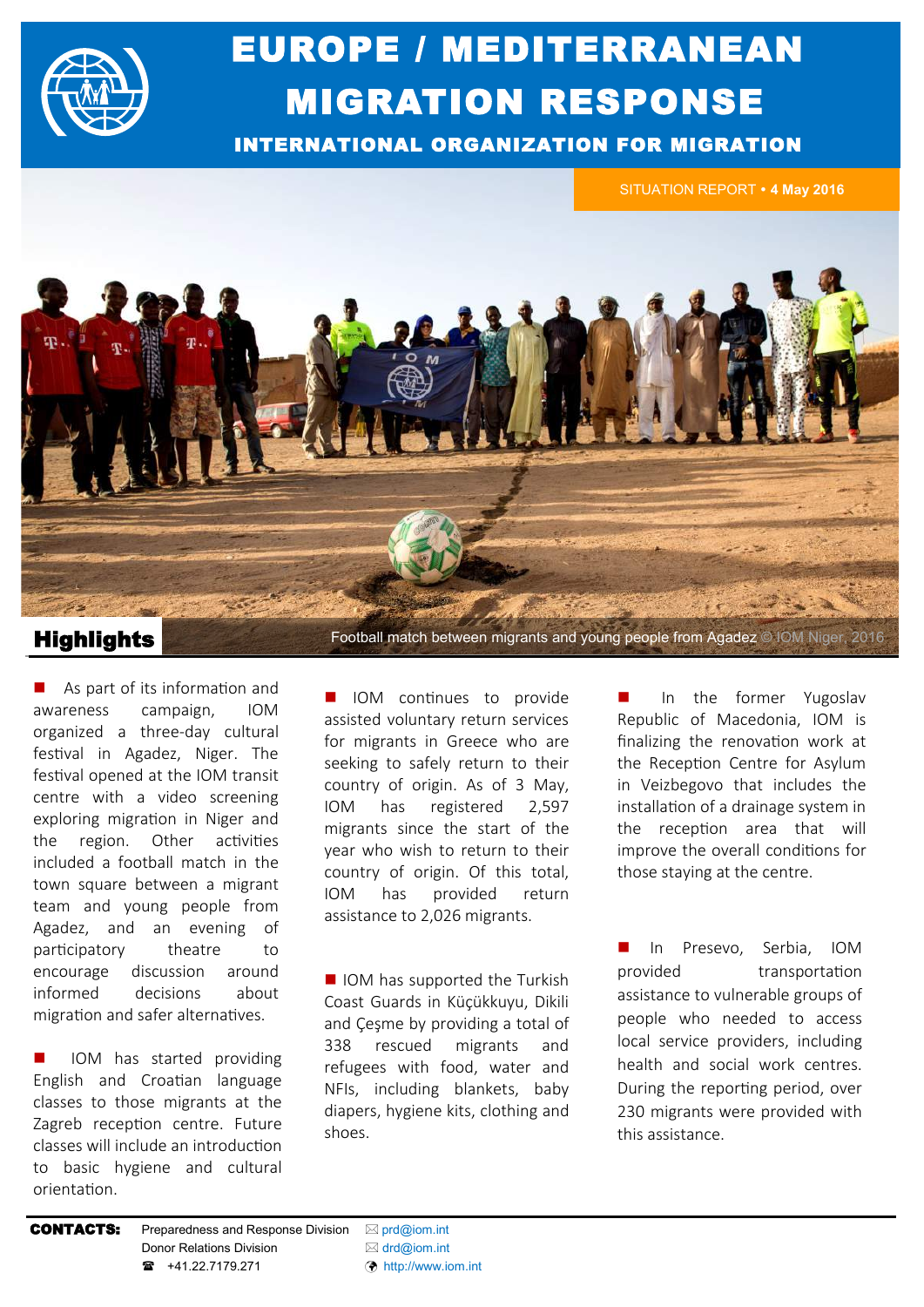### SITUATION OVERVIEW

As of 3 May 2016, 189,378 migrants and refugees have arrived to Europe by land and sea routes since the start of 2016, the majority of whom have entered by sea through Greece (155,090) and Italy (28,563).

On 26 April, there were four separate boat landings in Augusta, Lampedusa, Reggio Calabria and Taranto, Italy that brought in 2,365 new migrants. On 29 April, a rubber dinghy was rescued by an Italian commercial ship only a few hours after its departure from Sabrata, Libya, where 26 migrants were rescued.

According to Greek authorities, the total number of arrivals since the start of 2016 through land and sea is now at 156,266. The majority (53 per cent) of these numbers are crossing into Greece through the island of Lesvos while 30 per cent are crossing through the island of Chios.

In the former Yugoslav Republic of Macedonia, the number of migrants and refugees who remain at the reception centre in Gevgelija is currently 136 (31 women, 39 men, and 66 children). In Tabanovce centre, approximately 900 people remain stranded.

As of 2 May, the Turkish Coast Guards (TCG) have rescued 24,500 migrants and refugees since the start of this year. During the last reporting period, the average number of people rescued per day was 240; however since 4 April, with the implementation of the EU and Turkey agreement, a tremendous decrease in the number of those rescued has been observed.

## IOM RESPONSE

#### **Turkey**

IOM continues to provide support to the Turkish Coast Guards (TCG) by distributing food, water and non-food items (NFIs) to rescued migrants and refugees. During the reporting period, IOM assisted the TCG in Küçükkuyu (a district of Çanakkale province where migrants and refugees cross to the island of Lesvos in Greece) by providing 11 rescued migrants and refugees with food, water and NFIs, including blankets, clothing and shoes.

Additionally, IOM has supported the TCG in Dikili by providing 257 rescued migrants and refugees with food, water and NFIs, including blankets, baby diapers, hygiene kits, clothing and shoes. The majority of those rescued in Dikili were from Pakistan, Afghanistan and Syria. In Çeşme, IOM also provided 70 rescued migrants and refugees with food, water and NFIs.



To date, IOM has provided 24 prefabricated cabins that are installed at 15 reception points where migrants and refugees are rescued at sea. The cabins are used as changing rooms for female migrants and refugees, as well as children, rescued at sea. The cabins also provide storage space for NFIs, including hygiene kits and blankets, which are then distributed to those who have been rescued. Furthermore, IOM has provided a total of 5,000 hygiene kits, 5,000 blankets, and 12 tarpaulin tents to help shelter rescued migrants and refugees from the elements. IOM also procured 2,000 NFIs (1,000 polar fleece clothing items and 1,000 undergarments) for the TCG Aegean Regional Command to provide to those who have been rescued at sea.

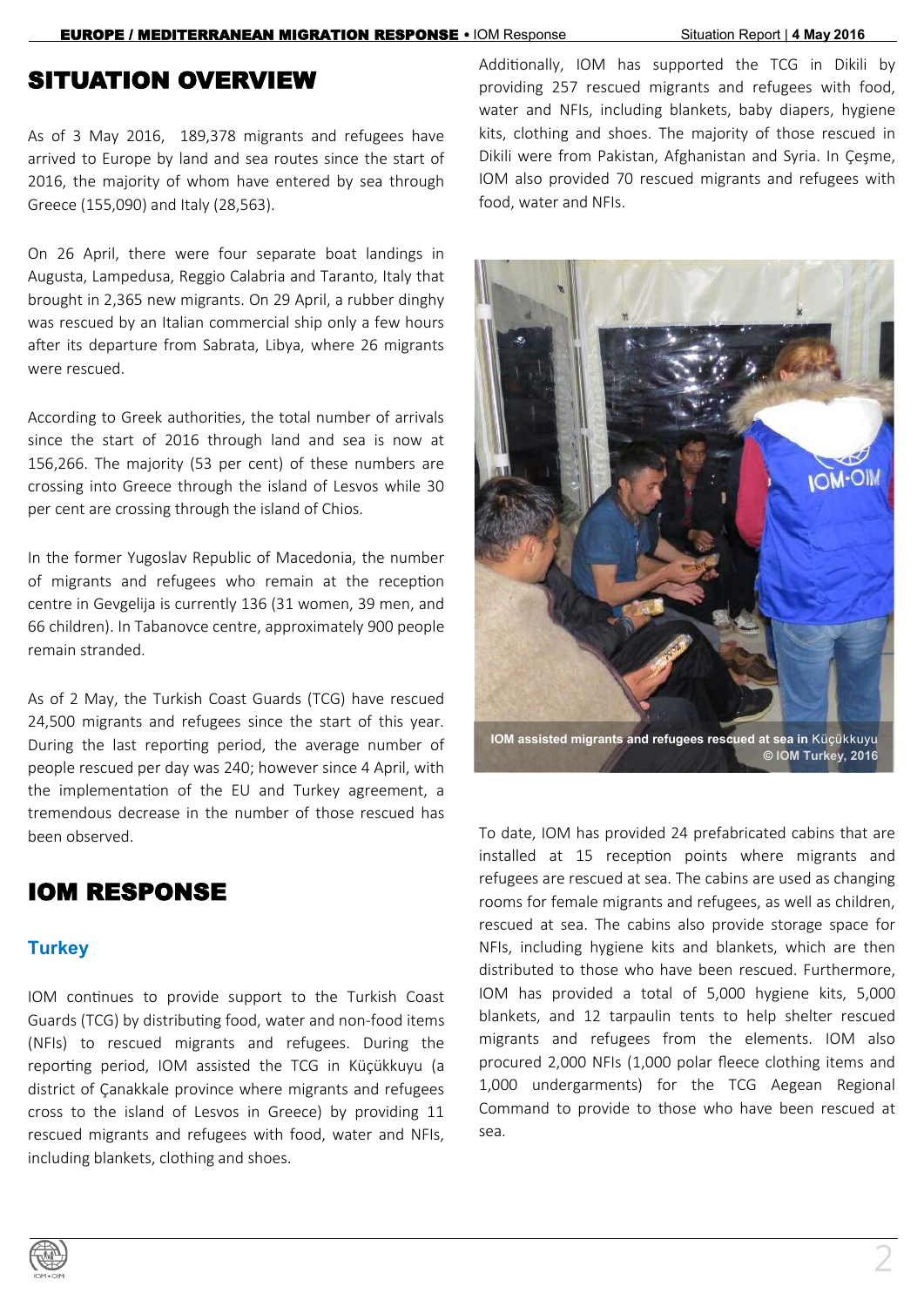## IOM RESPONSE

#### **Greece**

IOM, in coordination with the First Reception Service continues to operate the open reception centre in Athens which provides accommodation and direct assistance, including psychosocial and medical aid, to vulnerable migrants wishing to return to their country of origin. To date, the centre has provided assistance and accommodation to a total of 644 migrants, of which, 505 have returned to their country of origin.



IOM is currently conducting a needs assessment at recently established accommodation facilities in Northern Greece and Attica to better understand what type of support is needed by the Government to manage and operate the centres. IOM will provide direct assistance to migrants and refugees hosted at these accommodation centres through non-food item (NFI) distribution.

IOM continues to provide assisted voluntary return (AVR) services for migrants who are seeking to safely return to their country of origin. IOM provides beneficiaries of this programme with services that include: information and counselling on return; pre-departure assistance; transit and reception assistance; and small reinstallation cash grants prior to departure. As of 3 May, IOM has registered 2,597 migrants since the start of the year who wish to return to their country of origin. Of this total, IOM has provided return assistance to 2,026 migrants, the majority of whom were from Morocco (983), Afghanistan (619), and Iran (343).

IOM continues to be present on the islands of Lesvos, Samos, Chios, Leros, and Crete and works closely with authorities (Frontex, the Hellenic Coast Guards, and the First Reception Service) to identify vulnerable migrants and refugees, including unaccompanied and/or separated children, the elderly, and those with medical needs. Vulnerable populations are referred to the relevant authorities in order to be provided with the necessary care and assistance. IOM teams are composed of trained cultural mediators who provide information to migrants and refugees in their native language.

During the month of April, IOM provided information services to 1,472 newly arrived migrants and refugees at the First Reception Centres in Lesvos and Samos islands and provided escort services to 21 unaccompanied minors from Lesvos Island to accommodation facilities.

#### **Serbia**

IOM teams continue to provide counselling on assisted voluntary return (AVR) options to migrants who are seeking to return to their country of origin. For those who decide to return to their country, IOM provides them with all necessary technical and logistical support, including: contact with relevant embassies, transport to the embassies, assistance with travel documents, travel arrangements, transit assistance, and assistance upon arrival to the country of origin.

In the month of April, IOM provided AVR assistance to 26 migrants (9 to Morocco, 6 to Iran, 5 to Algeria, 3 to Iraq, 2 to Afghanistan, and 1 to Turkey).

Additionally, in Presevo, IOM provided transportation assistance to vulnerable groups of people who needed to access local service providers, including health and social work centres. During the reporting period, over 230 migrants were provided with this assistance.

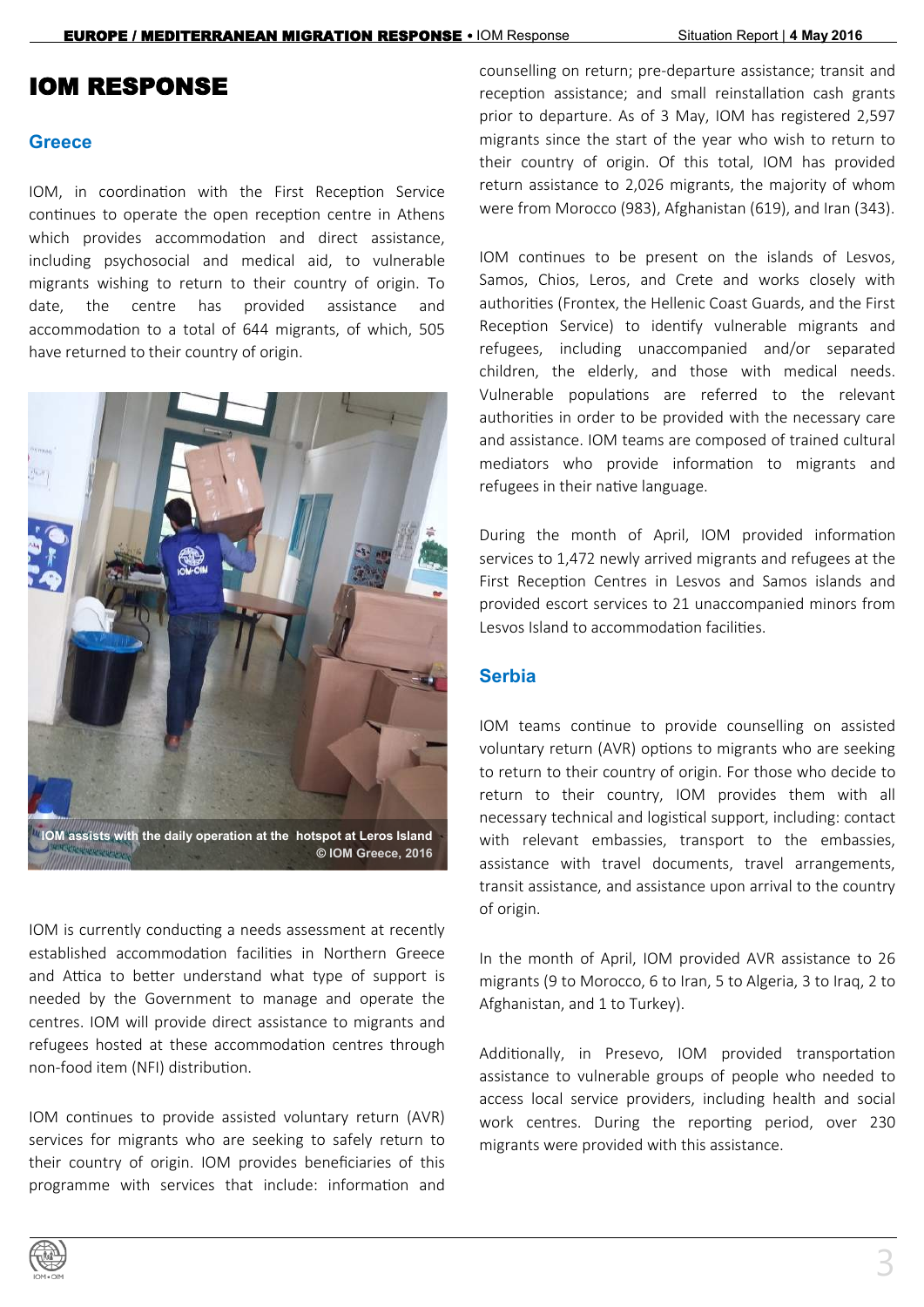### IOM RESPONSE

#### **Former Yugoslav Republic of Macedonia**

IOM has two mobile teams in the reception centres in Tabanovce and Gevgelija. Each team consists of three staff members (a translator, social worker and medical officer) who can help to address the needs of vulnerable populations among the remaining group of migrants and refugees. The mobile teams are actively monitoring and screening the remaining migrants and refugees to help ensure that those with vulnerabilities, especially victims of trafficking, are identified and referred to the appropriate services.

IOM is providing repair service for an ambulance to be used by migrants staying at the Kumanovo camp so that they are able to access Kumanovo General Hospital. Furthermore, IOM is finalizing the renovation work at the Reception Centre for Asylum in Veizbegovo that includes the installation of a drainage system in the reception area that will improve the overall conditions for those staying at the centre.

#### **Croatia**

Following the closure of the Western Balkans route, the Slavonski Brod reception centre in Croatia was closed on 15 April. At the time of closure, the remaining 62 people who had been accommodated at the centre were transferred to a reception centre for asylum seekers in Zagreb, while single men were transferred to a detention centre in Ježevo. IOM has started providing English and Croatian language classes to those migrants at the Zagreb reception centre. Future classes will include an introduction to basic hygiene and cultural orientation.

#### **Niger**

During the reporting period, IOM registered 155 new migrants who were requesting voluntary return assistance in the IOM transit centres. Additionally, IOM delivered assistance to 281 migrants with shelter, food, medical and psychosocial support assistance, while 81 migrants were provided with return assistance to their countries of origin, the majority of whom were going back to Cameroon (17), Gambia (10), Nigeria (9), and Guinea Conakry (9).

The Niger flow monitoring points in Arlit and Séguédine continue to record migrants coming into and leaving Niger. During the reporting period, 1,591 migrants were registered entering into Niger. Based on the latest [Niger Flow](http://dtmodk.iom.int/docs/NIGER_IOM_FMP_EN_report_26Apr-2May2016.pdf)  [Monitoring Report](http://dtmodk.iom.int/docs/NIGER_IOM_FMP_EN_report_26Apr-2May2016.pdf) published on 2 May, the previous two weeks constituted the highest flows of outgoing and incoming migrants recorded by the flow monitoring, with the increase mainly through Séguédine, while Arlit has remained constant. The report also highlights that a high increase of Nigerians, Ivorians and Nigeriens in the outgoing flows while incoming flows continue to have a higher proportion of Nigeriens.

As part of its information and awareness campaign, IOM organized a three-day cultural festival in Agadez. The objective was to raise awareness and increase access to information about migration for transiting and potential migrants, host population and migrants living in the city, so that they are aware of safer alternatives to irregular migration towards Algeria and Libya. The festival opened at the IOM transit centre with a video screening exploring migration in Niger and the region. Other activities included a football match in the town square between a migrant team and young people from Agadez, and an evening of participatory theatre to encourage discussion around informed decisions about migration and safer alternatives.



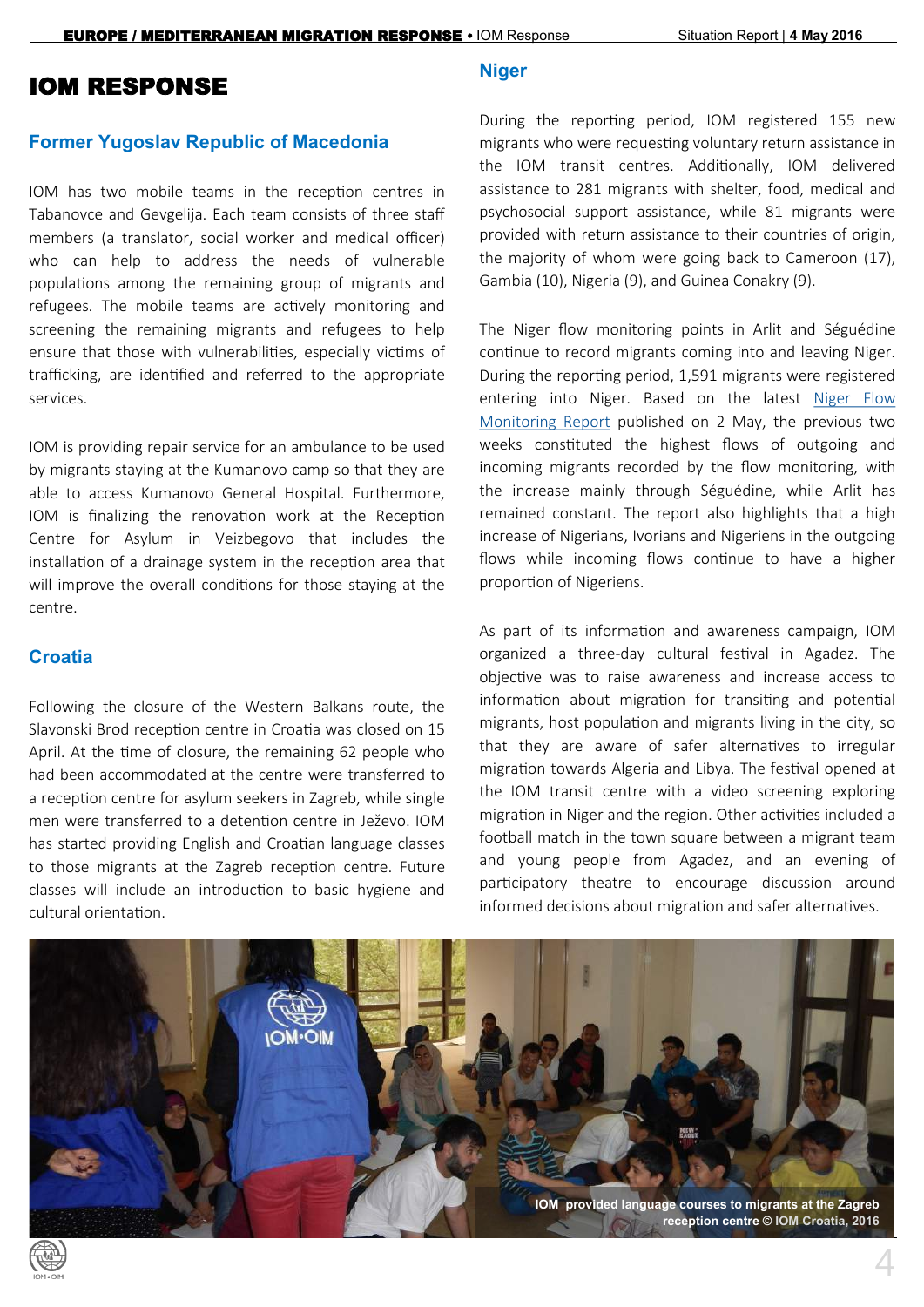# Europe / Mediterranean Migration Response

IOM's **online portal** provides information on trends and transit routes related to the Europe / Mediterranean migration crisis. The below depicts a map of the transit routes and the total number of people that travelled to Europe. An updated version of the portal can be found at **[http://migration.iom.int.](http://migration.iom.int)** 

**MIGRATION FLOWS - EUROPE** 

Portugal

 $\circ$ 

\*All other countries in the route have registered zero arrivals in the period between 21 April and 3 May. However there are stranded migrants in those countries. The number of stranded migrants is on the next page.

Downloads About

Ukraine

 $\bullet$ 

### Internally displaced and refugees Recent trends Stranded Transit routes Poland  $+$ Germa  $\widehat{\omega}$  $\overline{\phantom{0}}$  $\boxed{\bigcirc}$ Slovakia Frai

ö

 $\circ$ 



arriving in Europe since earlier this year.

Click on the green circles for more information

Al Hudu

The green circles indicate the number and country of origin for people that were reported as

Data Sources: IOM and National Authorities

|  | <b>Recent trends in migrant flow</b>                                             |                 | Between 20 April — $3$ May 2016* |                 |                  |                     |                |  |
|--|----------------------------------------------------------------------------------|-----------------|----------------------------------|-----------------|------------------|---------------------|----------------|--|
|  | Country                                                                          | Greece          | Bulgaria                         | Italy           | Cyprus           | Serbia              | Hungary        |  |
|  | <b>Registered Arrivals</b>                                                       | 1,055           | 280                              | 3,238           |                  |                     | 2,028          |  |
|  | Change in comparison to registered arrivals of<br>previous period (7—20th April) | Decrease of 20% | Decrease of 55%                  | Decrease of 46% | Decrease of 100% | Increase of $400\%$ | Increase of 9% |  |